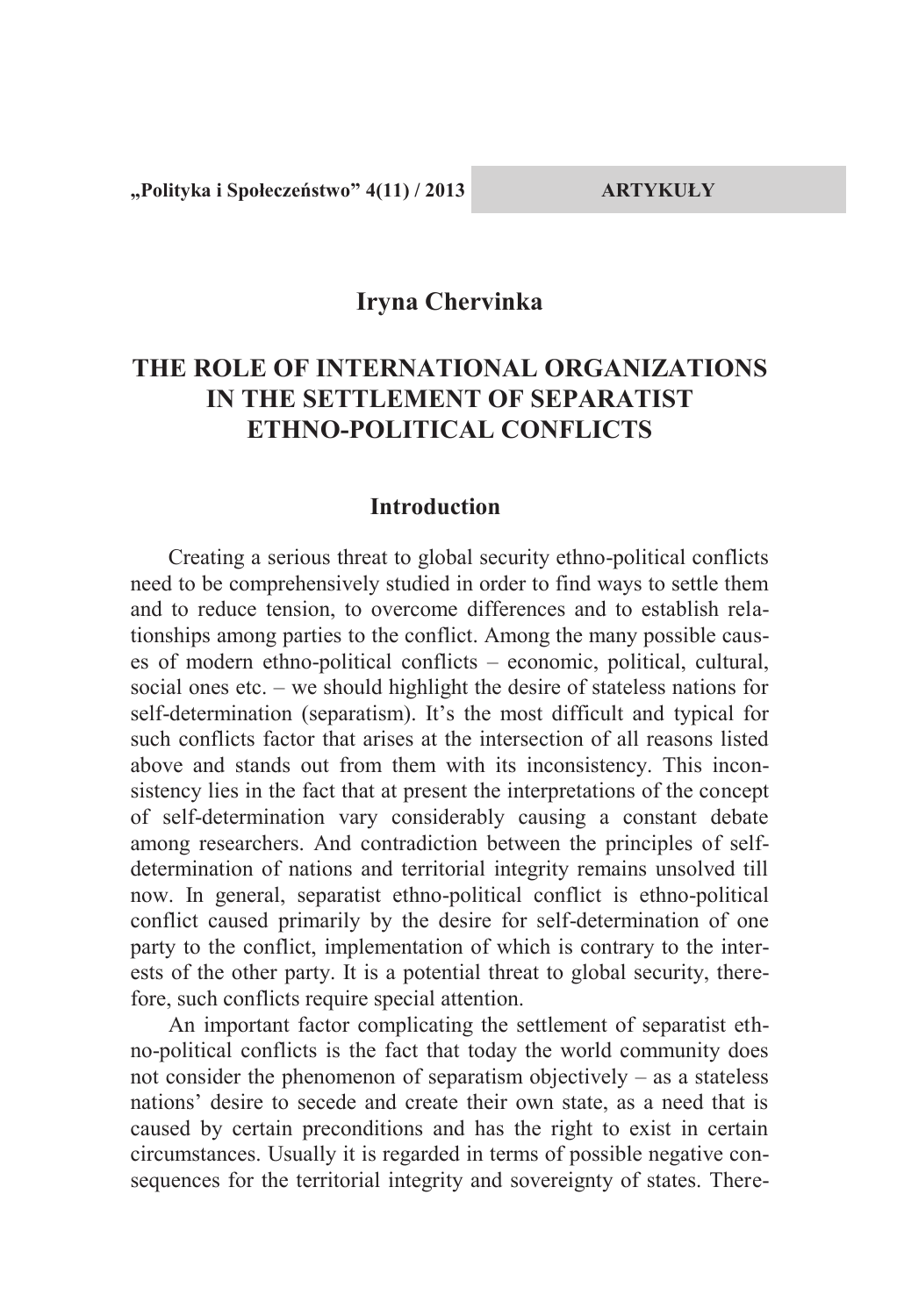fore, separatism is seen as a negative phenomenon that if turned into a trend could threaten peaceful coexistence of peoples.

This prejudice arises from the fact that the basis for the understanding of separatist processes is formed by the state interests that cause biased and one-sided assessment of the phenomenon of separatism. That's why such issues should be resolved under the jurisdiction of international organizations because they are unbiased and objective basing their opinion on the universal values and norms. Thus, the role of international organizations in addressing such issues should be extended. Moreover, it's necessary for them to have the key, not intermediary functions in conflict settlement.

It can be argued that such changes could lead to unpredictable consequences. But we believe that changes, particularly in the world politics, are natural phenomena and arise from changes in thinking and consciousness of people. Indeed, global society and the world in general are in a constant state of development, and evolution processes affect absolutely all spheres of life. However, states try to prevent any change in the political map of the world making every effort to maintain the existing status quo in international relations.

However, as history shows, a world order can not last forever, and changes accumulated in all spheres of life eventually lead to the overthrow of the existing system. For example, the Versailles-Washington system was replaced by the Yalta-Potsdam one, which, however, was able to exist only till the end of twentieth century. The modern system of international relations also will have its own time frame, and efforts aimed to save it just delay in time its destruction. If changes are inevitable, states should be interested that these changes occur gradually and with their participation. And maintaining the existing status quo by force could lead to undesired and uncontrolled explosive changes resulting for states in losing much more than they can lose in consequence of voluntary concessions. Besides, globalization has led to reducing government's role and increasing the role of non-state actors in the world politics. This caused the idea of the archaism of a state (i.e. authorities, state apparatus) and its inhibitory effect on further development of mankind.

With this in mind the main objectives of the article are: to consider the activities of international organizations in the settlement of separatist ethnopolitical conflicts and mechanisms used by them for this purpose; to investigate the right of nations to self-determination as the main cause of such conflicts; to consider the contradiction between the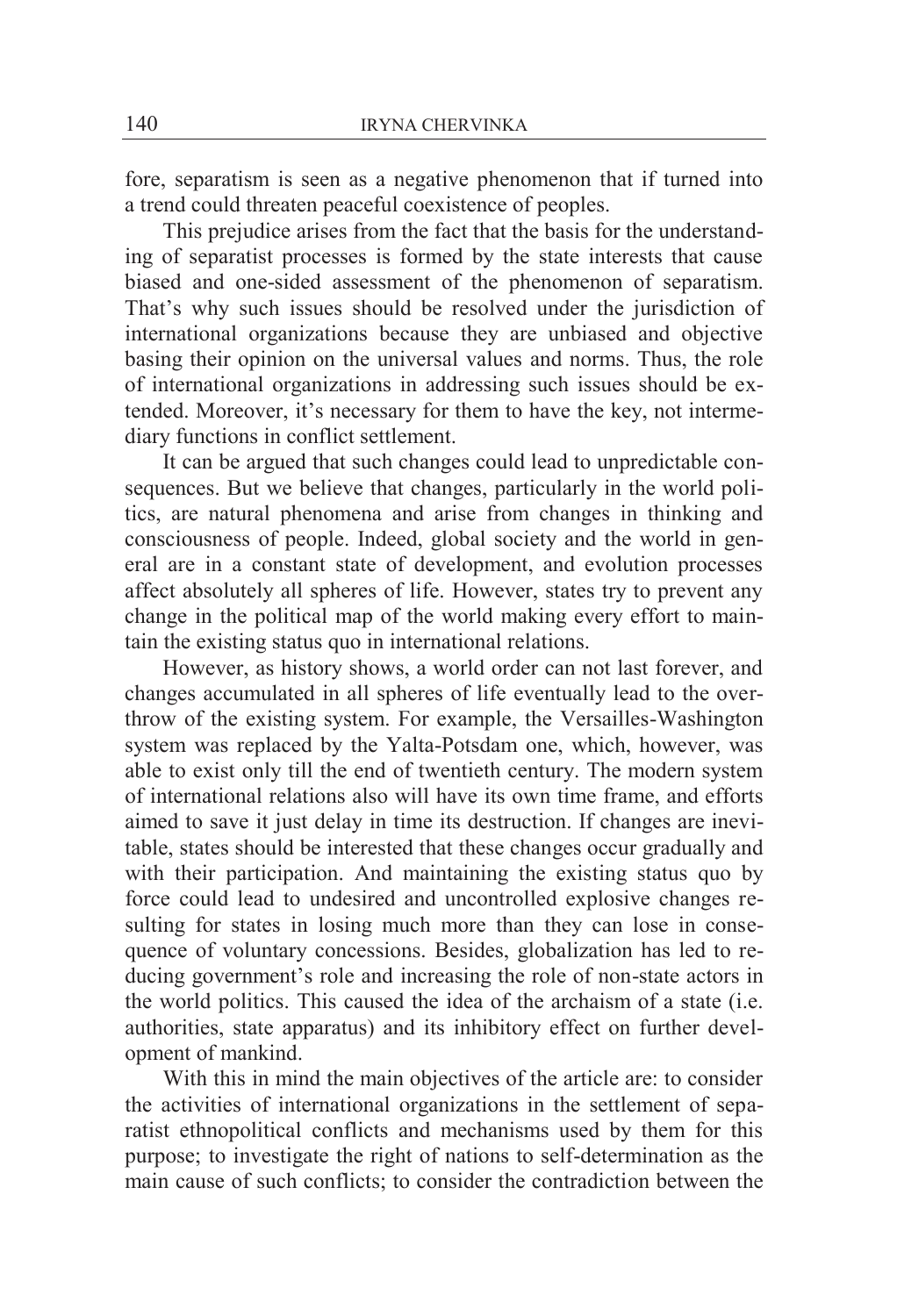principles of territorial integrity and self-determination of nations and the possibility of their reconciliation; to analyze the possibility of a positive impact of the satisfaction of nations' desire for selfdetermination on the ethno-political conflicts settlement; to consider ethno-political conflicts in Catalonia, Scotland and Kurdish problem in Turkey and the prospects for their settlement involving international organizations. So we'll try to find the answer on following questions: What role do international organizations play in the settlement of separatist ethnopolitical conflicts? What mechanisms are used by them in this process? And what mechanisms are the most efficient? To this end we'll mainly use such methods as comparative and historical analysis, systems approach, statistical method, generalization etc.

Study of international documents relating to human rights and the right to self-determination is very important for researching the influence of international organizations on the solving of self-determination problem and ethno-political conflicts settlement. Besides, while writing the article the views of W. Wilson, A. Smith, M. Guibernau, R. Müllerson, K. Knop, U. Schneckener, P. van Houten, S. Wolff, R. Vaubel, J. Desquens were examined.

#### **International organizations' mechanisms of ethno-political conflicts settlement**

International organizations use different mechanisms in ethnopolitical conflicts settlement. For example, negotiations are used at different stages of conflict confrontation: preventively, in order to eliminate potential sources of future conflict; to address urgent issues and find compromise solutions; to overcome the consequences of the conflict and prevent its renewing. In general, numerous examples of using negotiations as a mechanism of conflict resolution can be seen in the activities of international organizations in various regions of the world. It is an integral part of the resolution of any conflict. For example, the UN effectively uses negotiations in combination with peacekeeping operations.

For the maintenance of peace and conflict resolution providing good services by international organizations also is very important. The effectiveness of good offices is very high, usually they give a positive result – help to establish a dialogue. An example of effective use of good offices by international organizations is activities of the UN Sec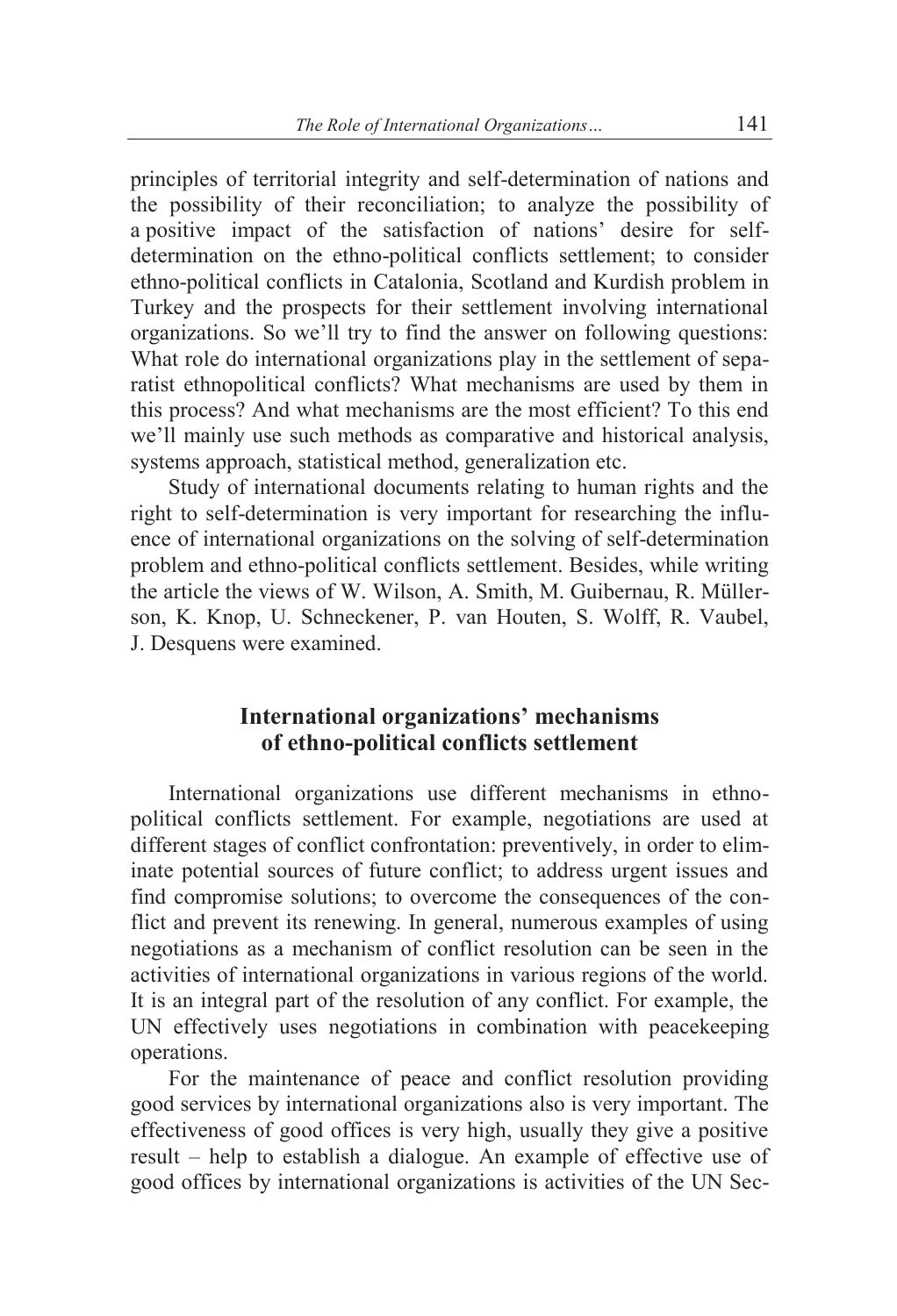retary General. For example, he has provided good offices to resolve the conflict in Cyprus. In 1999-2000 and 2002-2003 due to the good offices of Secretary General the talks between the parties were held. Secretary General prepared proposals for a comprehensive settlement, according to which in 2004 a referendum was held. Security Council resolution 1475 supported a plan of Secretary General. Although in the referendum Greek Cypriots voted against the agreement, the good offices of the Secretary General were successful as establishing dialogue between the parties and giving them an opportunity to start the process of conflict de-escalation.

An important mechanism of international organizations in the field of conflict resolution is mediation. International institutions are disinterested parties to the negotiations. Procedures and standards established by international organizations directly influence the course of negotiations, and the involvement of international organizations in this process legitimizes it.

International investigative and conciliation commission helping to solve disputes and establishing the facts can make positive impact on solving ethno-political conflicts. International arbitration and litigation also may be an important mechanism. For example, in 2010 the International Court of Justice recognized the legitimacy of the Kosovo government's decision on declaration of independence (although this judgment is not binding).

Sanctions are also widely used in the activities of international organizations for the settlement of ethno-political conflicts. Being coercive and requiring no consent of sanctioned party they are an effective mechanism. An example of successful cooperation of the UN and regional organizations in this field are sanctions against Yugoslavia.

Resolutions also are an important mechanism to resolve conflicts and ensure peace. Security Council resolutions often play a positive role in establishing dialogue and improving relations between parties. For example, Security Council resolution 1244, according to which Kosovo came under UN administration, contributed to peaceful settlement of the conflict.

The controversial issue is the binding character of Security Council resolutions. In most cases they are just recommendations. And only when there is a serious threat to peace Security Council has the right to make legally binding decisions. That's why it's important to differentiate conflicts that threaten peace and security and those that don't. Escalation of ethno-political conflict is a serious threat to peace and security, that's why Security Council decisions in this field should be binding. Advisory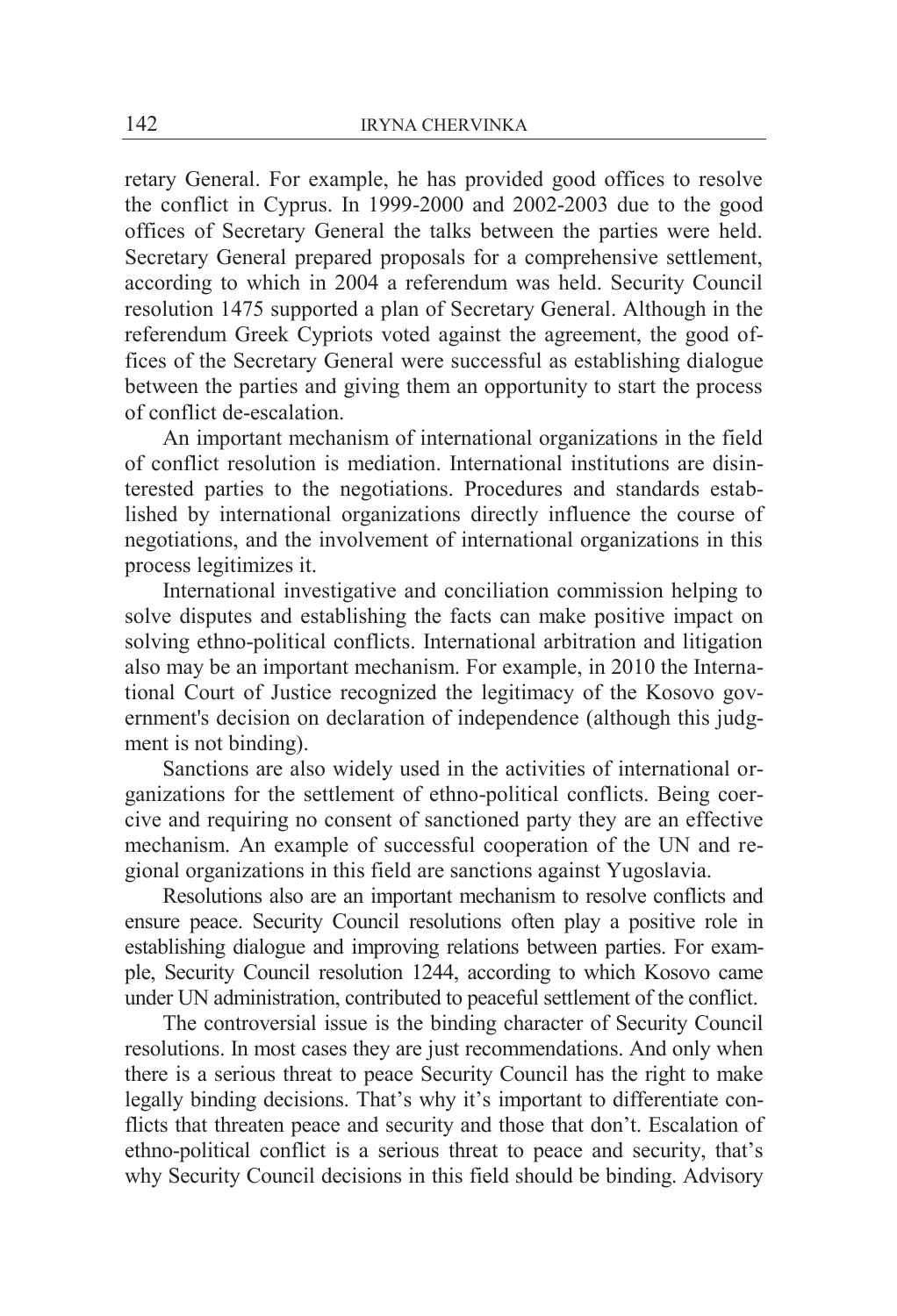character of such resolutions significantly reduces their effectiveness and negatively influences on the UN success in settling conflicts.

In case of military confrontation and inability to resolve conflicts peacefully is necessary to resort to coercive mechanisms of conflict resolution. Peacekeeping efforts of international organizations are crucial not only for conflict resolution but also for their prevention and are important for ensuring the participation of international organizations in restoring peace and security. Now peacekeeping is widely used by international organizations in different regions of the world. Often peacekeeping promote de-escalation of a conflict, although this area of activities needs to be reformed because of numerous shortcomings.

For example, UN peacekeeping efforts in Rwanda were not effective enough. Huge sacrifices need immediate reaction, but it was too slow. Even when it was decided to restore the UN mission, it still did not work for several months. Such indecisive actions and a large number of victims caused considerable criticism of the UN. It should be noted that the main reason for inefficiency of UN efforts to resolve conflict in Rwanda was contradictory character of the possibility of conducting humanitarian interventions. Kofi Annan in the Millennium report refered to Rwanda noting the need for using humanitarian intervention to prevent violations of human rights and stop the bloodshed. Today humanitarian interventions are used more often in spite of their contradiction with the principle of state sovereignty.

P. van Hauten, S. Wolff and U. Schneckener consider various mechanisms of ethnic conflict resolution. U. Schneckener divides them into three groups: elimination (genocide/ethnocide, ethnic cleansing, forced assimilation), control (coercive domination, co-opted rule, limited self-rule) and recognition (minority rights regimes, integrative/consociational power-sharing, territorial solutions, bi-/multilateral regimes). Mechanisms of the first and second groups are used by the dominant ethnic group. They are unacceptable and inhumane. Mechanisms of third group are the result of bilateral negotiations between ethnic majority and minority sometimes involving external actor (international organization) (Schneckener 2004).

Minority rights regimes are based on the principles of equality of ethnic groups, non-discrimination of minorities, ensuring their rights. Power-sharing is a mechanism of resolving ethnic conflicts through cooperation of different ethnic groups. In international organizations' activities these mechanisms are represented by the international legal instruments, resolutions, statements aiming at protection of minority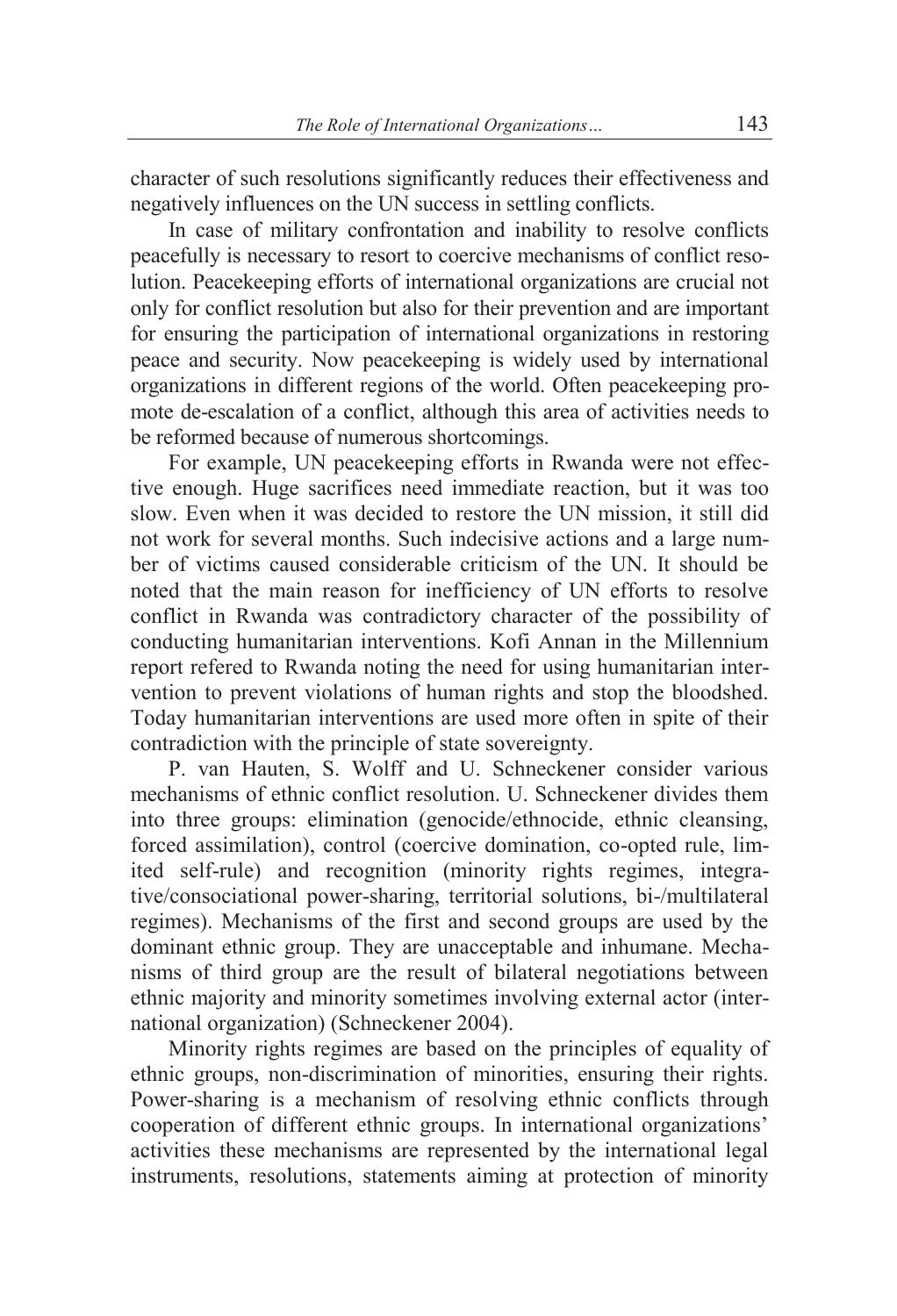rights and institutional support of the activities of international organizations in this field. Examples of these mechanisms can be seen in Bosnia and Herzegovina where the UN approved Vance-Owen Plan and Dayton Agreement; in Kosovo where it supported the Rambouillet process and draft agreement and by adopting resolution 1244 provided the framework for the interim administration; in Macedonia where UN directed military observer mission and approved Ohrid Agreement. The authors consider such activities to be primarily minority rights regimes and power-sharing mechanisms, only Dayton Agreement includes territorial solutions. In the OSCE this mechanism is represented, for example, by the activities of the High Commissioner on National Minorities whose main task is to prevent conflicts through early warning and mediation (Van Houten, Wolff 2008).

Regarding territorial solutions U. Schneckener argues that the main goal of their application is to give ethnic groups the opportunity to determine autonomously their political, economic, cultural affairs (Schneckener 2004: 30). This mechanism is used rarely, for example, in Kosovo territorial approach – the restoration of Kosovo's autonomy within the Federal Republic of Yugoslavia – was the main in settling the conflict. U. Schneckener explores such territorial arrangements: autonomy (special status of certain regions within the state) and federation (territorial and political organization of the entire state), secession and dissolution, which mean independence of ethnic groups (Schneckener 2004:30, 33).

S. Wolff uses the term territorial self-governance and notes that the requirement for self-determination of geographically concentrated groups can range from the demands for independent statehood and unification with another state (external self-determination), territorial selfgovernance within an existing state, and non-territorial self-governance – cultural autonomy (internal self-determination) (Wolff 2010: 4). Internal self-determination often is used to resolve ethno-political conflicts, in particular, with the participation of international organizations. An example is the participation of the OSCE in resolving conflicts in the Balkans where it used territorial mechanisms combined with minority rights regimes and power-sharing. In general, territorial mechanisms are the most effective in separatist ethno-political conflicts settlement. As S. Wolff notes among the strategies aimed at preventing, managing and settling internal conflicts in divided societies, territorial approaches have traditionally been associated with self-determination conflicts (Wolff 2010: 2).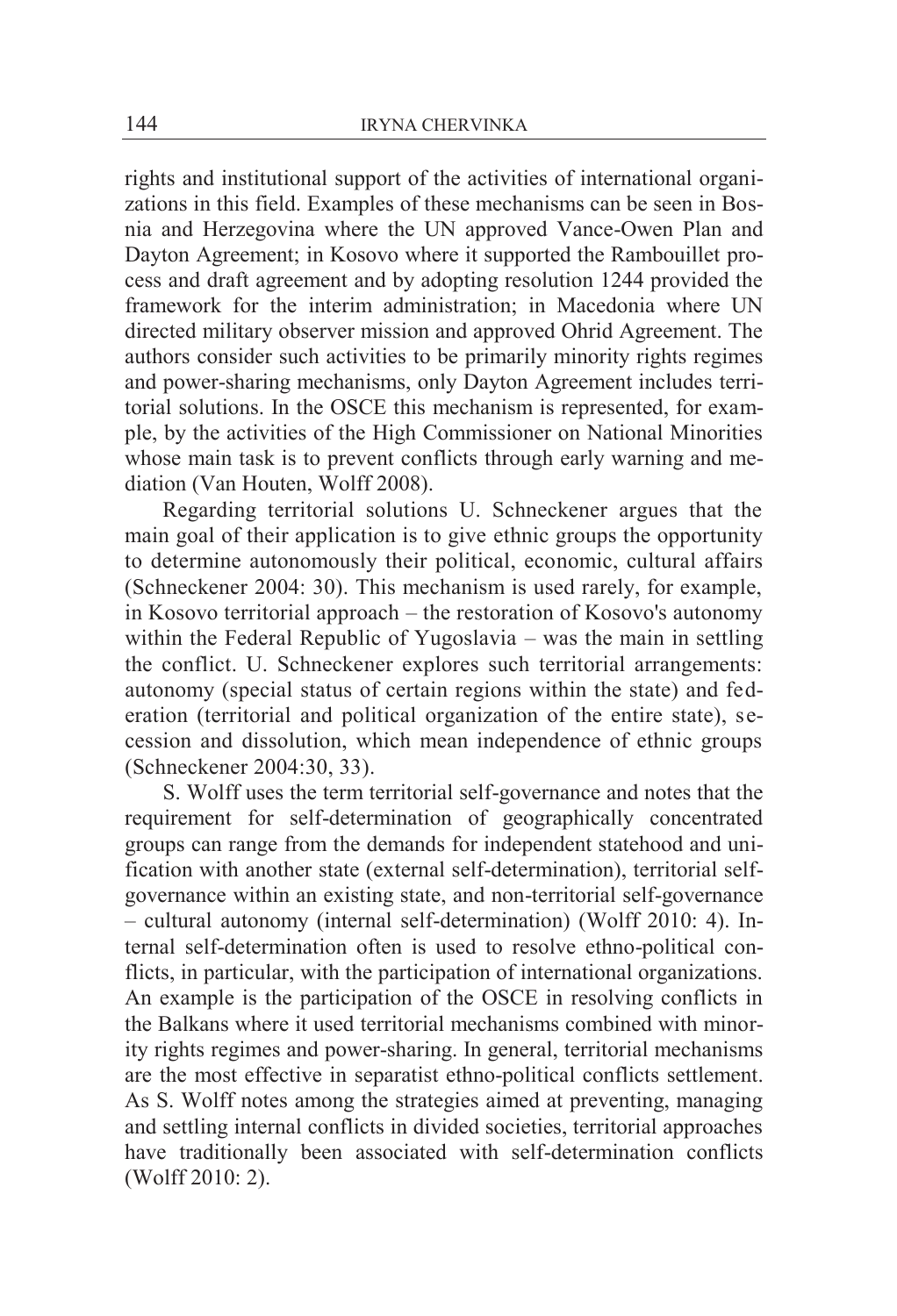# **The right to self-determination as the main cause of separatist ethno-political conflicts**

Among the large number of international legal norms governing international relations the principles of international law occupy an important place. They were officially declared in the UN Charter and later – in the Declaration on Principles of International Law (1970), Final Act of the Conference on Security and Cooperation in Europe (1975) and in many other international legal instruments. Prototypes of the principles of international law existed before. But they were rather recommendations that significantly reduce the effectiveness of their regulatory function, and only after the obtaining the actual binding character these principles get force matching their content. However, the principles of international law should be considered as mutually complementary ones because use of one of them separately may cause violation of the other. This contradiction is typical for the principles of territorial integrity and self-determination of nations. It is unsolved problem of international relations.

According to the UN Charter its main purpose is to maintain international peace and security, to eliminate threats and breaches of the peace, to prevent conflicts and settle them by peaceful means. There is also stated that the purpose of the UN is "to develop friendly relations among nations based on respect for the principle of equal rights and self-determination of peoples, and to take other appropriate measures to strengthen universal peace" (Charter of the United Nations, Art.1). Thus, the principle of equal rights and self-determination is recognized as one of the measures to strengthen universal peace.

In the International Covenant on Civil and Political Rights is stated that "all peoples have the right of self-determination. By virtue of that right they freely determine their political status and freely pursue their economic, social and cultural development"(International Covenant.., Art. 1). This formulation reflects the essence of the concept of selfdetermination.

An extremely important event for the final strengthening of selfdetermination's positions was the proclaiming of the 14 points of W. Wilson in 1918. The right to self-determination was one of the principles of post-war settlement in the world. W. Wilson was criticized for excessive idealism and for the possible negative consequences of implementing of his points. For example, R. Lansing in a note of 30 December 1918 wrote: "The more I think about the President's declaration as to the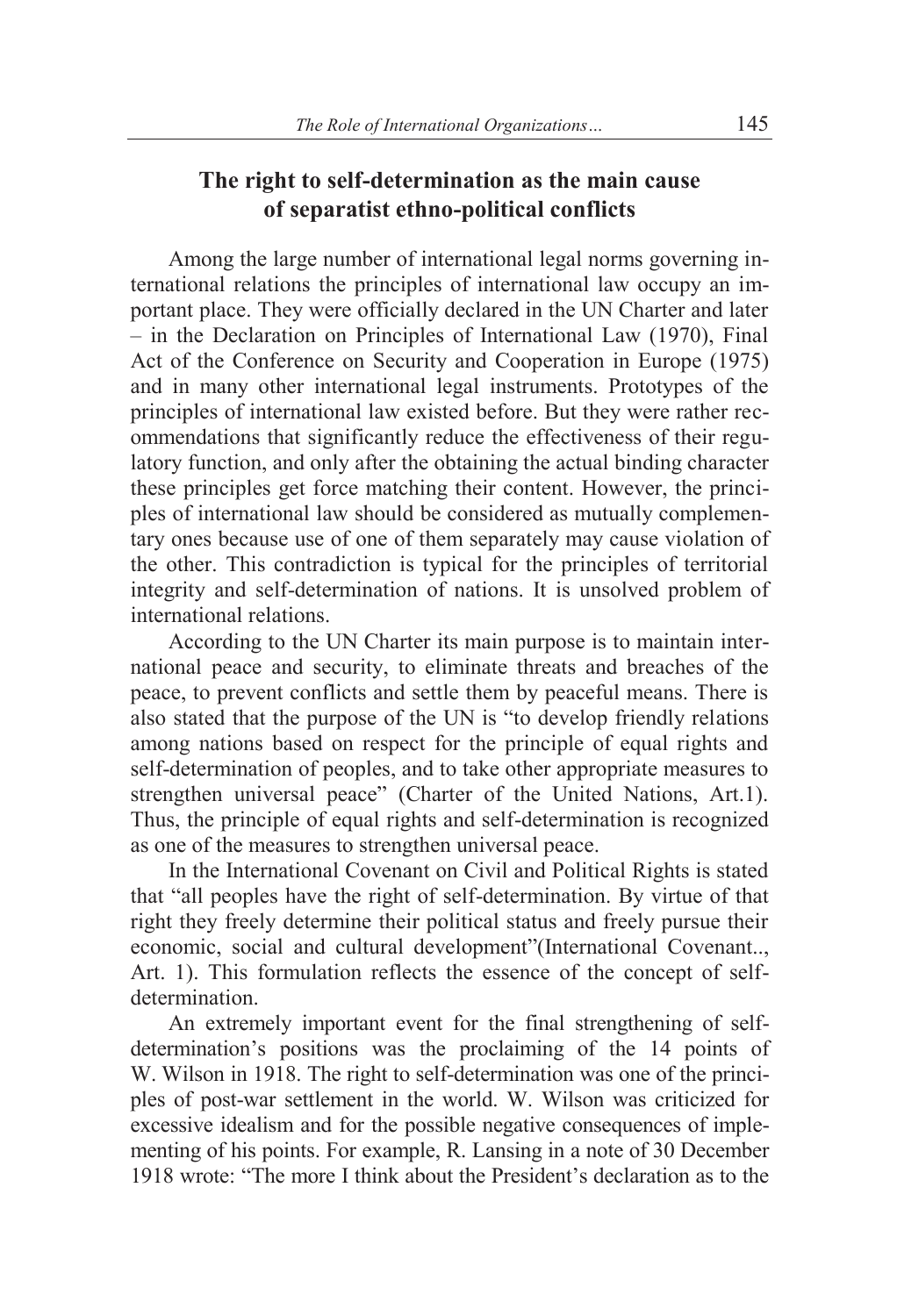right of 'self-determination', the more convinced I am of the danger of putting such ideas into the minds of certain races…" (Knop 2002: 8). In our opinion, the proclamation of the right to self-determination was an important step forward, an evidence of progress in world political thought. Of course, it could cause (and has caused) not only peaceful events. But the reason for this is the fact that it didn't exist before and after its proclamation the international community failed to find peaceful ways to implement it. As for comments like "put such ideas into the minds of certain races" they are incorrect and mean that some races are worthy to implement the right to self-determination while others don't have such a right and even don't deserve to be aware of its existence.

Later the principle of self-determination of nations was enshrined in the UN Charter, the International Covenant on Civil and Political Rights, the Declaration on the Granting of Independence to Colonial Countries and Peoples (1960). In the latter is affirmed that "the subjection of peoples to alien subjugation, domination and exploitation constitutes a denial of fundamental human rights" (par. 1) and "inadequacy of political, economic and social preparedness ... should never serve as a pretext for delaying independence" (par. 3). According to this Declaration "all armed action or repressive measures" against dependent peoples shall cease (par. 4). In addition, there is stated the need to take measures to transfer all powers to nations "in accordance with their freely expressed will and desire" not only in trust and non-selfgoverning territories but also in "all other territories which have not yet attained independence" to "enable them to enjoy complete independence and freedom" (par. 5).

The later international instruments confirmed previous statements about self-determination of nations. In particular, the Declaration on Principles of International Law (1970) enshrined the right of peoples "freely to determine, without external interference, their political status and pursue their economic, social and cultural development". The Declaration on Principles of International Law also affirms that the right to self-determination can be implemented by the "establishment of a sovereign and independent state, the free association or integration with an independent state or the emergence into any other political status". Thus, a nation has the right to choose: to create its own independent state or to join an existing one.

The above-mentioned international instruments have played a very important role in the process of decolonization and granting of independence to former colonies. However, in the modern political map are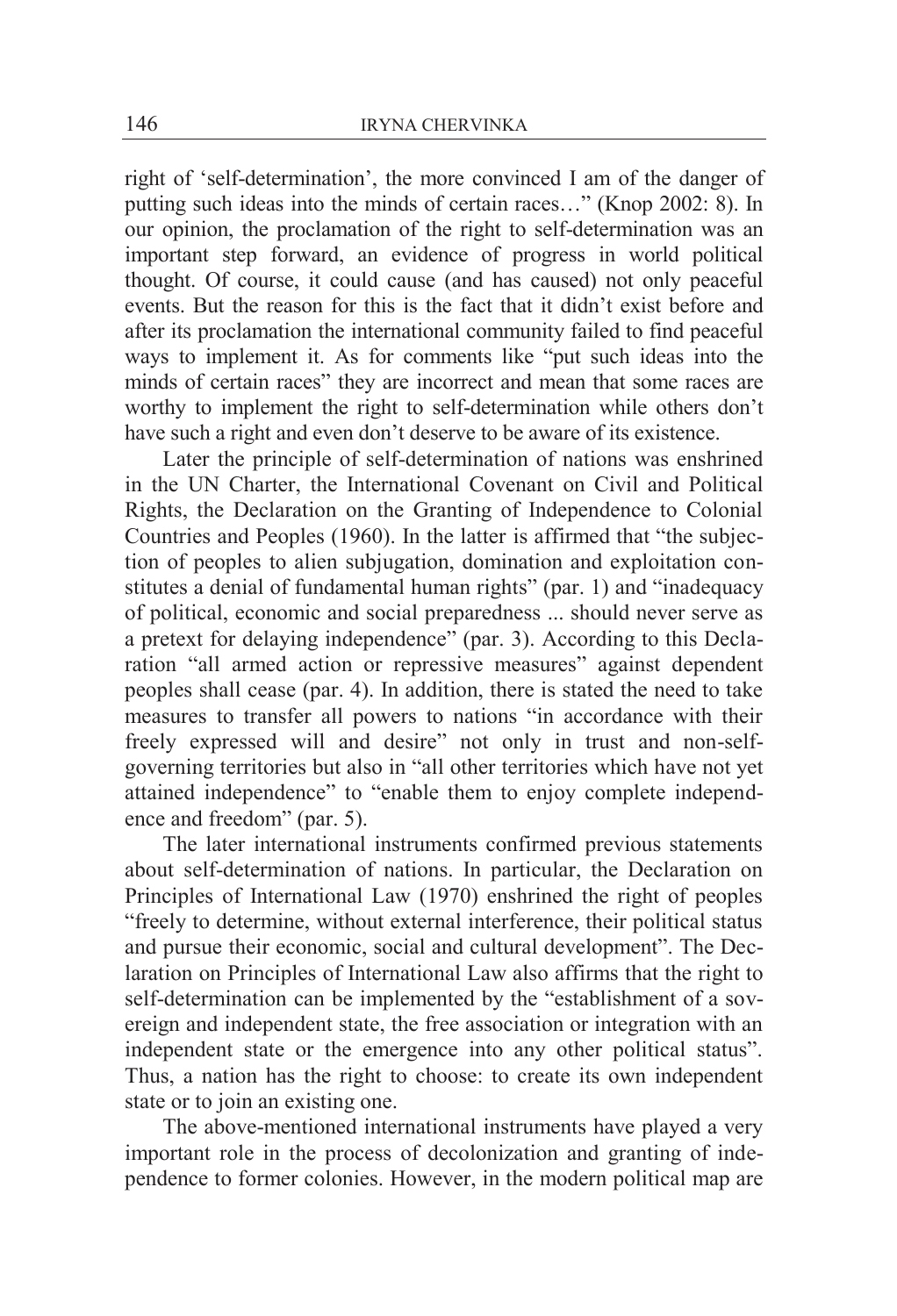a large number of disputed territories inhabited by stateless nations that continue to demand their independence. Neglect of national diversity within the colonial empires contributed to the development of national liberation movements that led to the overthrow of the colonial system and to the building of a new world order on the principles of human rights and decolonization. The right to self-determination is based on these two points.

It follows from the above: if every nation has the right to selfdetermination and the right to establish its political status, the main reason of many ethno-political conflicts is that ethnic groups demanding self-determination are not considered "nations", i.e. because of certain criteria they are refused to claim for the title of "nation". The concept "nation" is used to determine the historical community of people that has evolved on a particular territory and has stable features of language, culture and psychological characteristics as well as awareness of its unity and difference from others. Unlike "ethnic group" and "the people" the concept of "nation" includes additional characteristics, such as the high level of national and political consciousness. That's why we are talking about the right of **nations** to self-determination. The importance of this concept is described in the Final report and recommendations of the International Meeting of Experts on further study of the concept of the rights of peoples (1989). It states that a nation is "a group of individual human beings who enjoy some or all of the following common features: a common historical tradition; racial or ethnic identity; cultural homogeneity; linguistic unity; religious or ideological affinity; territorial connection, a common economic life" (Final report…, par. 22, 1). Other features of the fully formed nation are the will of a group to be identified as a separate nation, its members' awareness of belonging to it and the existence of certain institutions or other means of expressing its common characteristics and will for identity (Final report..., par. 22, 3-4).

If a group of people has all the characteristics mentioned above and has the right to be called a nation, it should be able to exercise its own right to self-determination. But an important problem is the interpretation of the concept of "self-determination" because its meaning is ambiguous and unclear. Indeed, the term "self-determination" can be interpreted in different ways. Now many researchers advocate that the right to self-determination does not mean the right to secede (Dinh, Daillier, Pellet 1988: 467). However, the right to secede follows from the term "self-determination" because a nation can't determine its own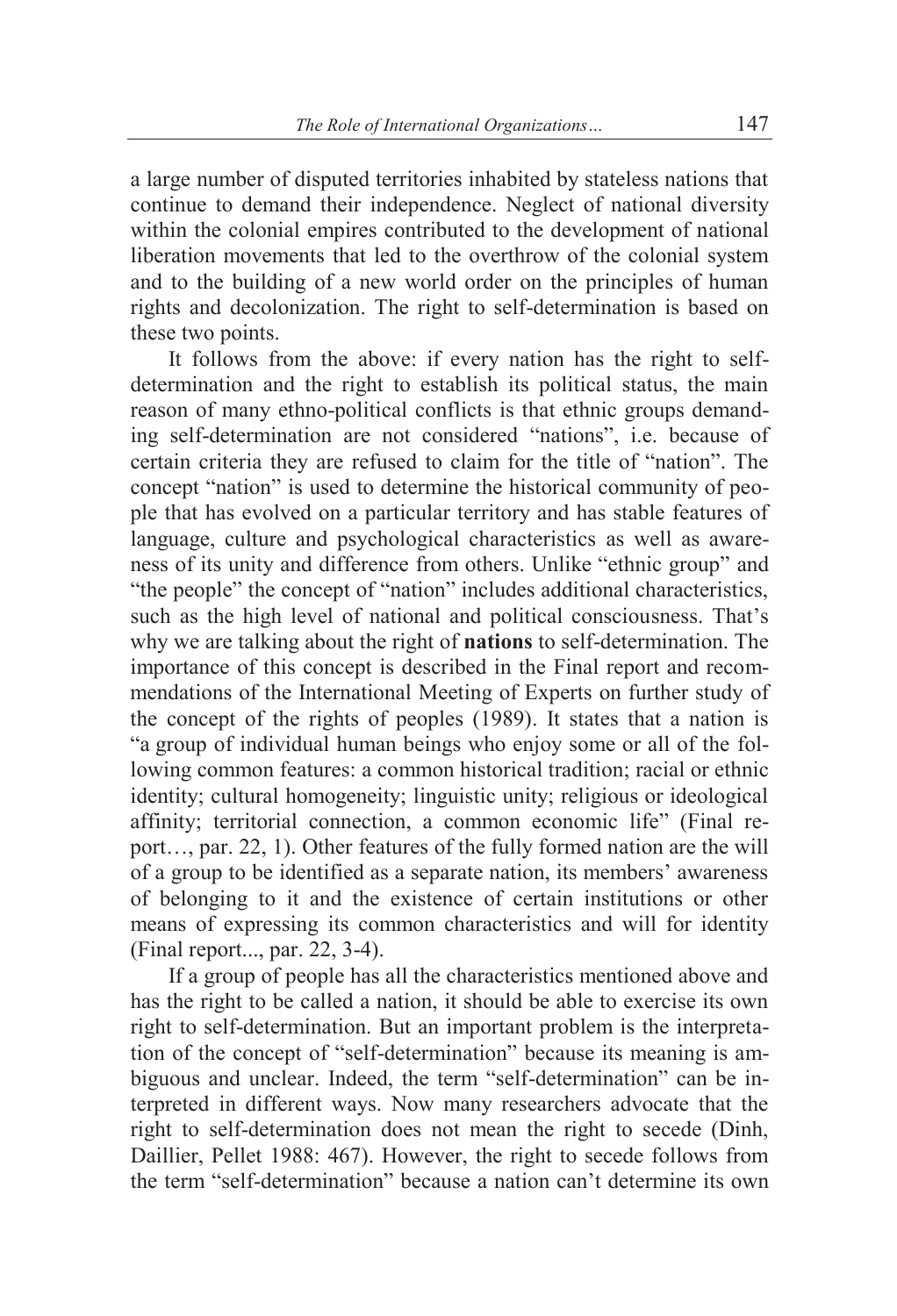political system without a separate independent state or even broad autonomy when the central government has no control over the important areas of domestic and foreign policy. That is, it does not have to be "secession" in the literal sense of the word (independence), but it may be separation in a meaning of broad autonomy that would provide self-governing and independent conducting of policy in all or most spheres. Moreover, the quote from the above-mentioned Declaration on Principles of International Law about the right of nations to decide to join other state or create their own also denies such allegations.

In our opinion, due to a large number of separatist tendencies in different regions of the world there were attempts to negate the meaning of the term "self-determination" in order to counter these tendencies and let not them to destroy established order and violate the territorial integrity of states. As a result there are theories that in modern world the right to self-determination hasn't to be implemented by secession and creation of new states because after the proclamation of states after the World War II established boundaries should be kept.

But why the interpretation of the principle of self-determination has changed so much and other principles have remained unchanged? The principle of territorial integrity as well as the principles of the inviolability of borders and respect for state sovereignty emerged as a result of the existing constant threat of aggression from another state. That is, they were directed specifically against external threats and involuntary change of state territory. As for the demands of stateless nations, they are not hostile external threats. And if a state **allows** a part of its territory where a stateless nation lives to secede, such a voluntary act isn't contrary to the principle of territorial integrity but only eliminates the remnants of the colonial system.

Indeed, most of these ethnic groups didn't join states willingly but were captured by force by empires that had arisen due to their conquests, therefore, were created artificially. Moreover, according to A. Smith, monarchs made significant efforts to homogenize populations of their empires using for this purpose religion that was a determining factor in the politics of states (Smith 2002: 83). When the confrontation among states on religious ground reduced the formation of nations has caused ethnic differences come to the fore. The new nation-states were created on the basis of dominant ethnic groups that had already been quite mature. But the population of these states also included "peripheral" ethnic groups.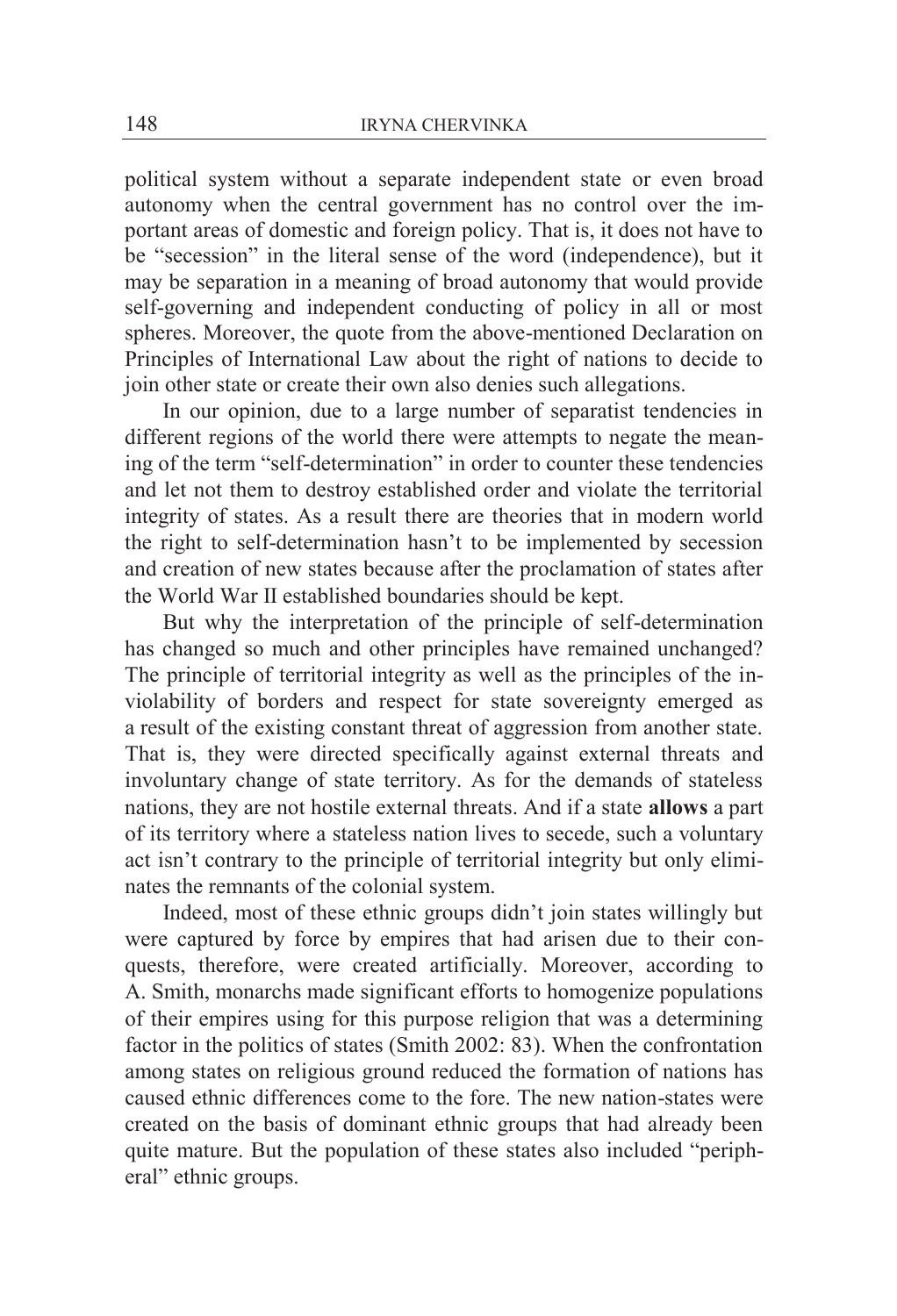After the collapse of empires in the process of creation of new independent states these ethnic groups (nations) have remained stateless. Besides objective reasons for this (the inability of some ethnic groups to build a state, lack of political and national consciousness) there were subjective ones such as geopolitical interests of great powers, because of which the aspirations of nations were not taken into account. But over time the objective reasons can disappear – ethnic group continues to develop, gains new characteristics, becomes mature to build a state. Therefore, the principle of self-determination of nations in the modern world acquires a new meaning because the remnants of colonial times still remain in the political map. That is confirmed by the existence of stateless nations. Many of them had their own states in the past, but now they are considered to be minorities though they were able to maintain their national identity despite numerous attempts to assimilate them.

It is impossible to solve such issues within internal policy of states. That's why they should be considered by international organizations. This is an area where states should yield part of their sovereignty to international organizations because, if ethno-political conflicts aggravate, they would threaten the security of mankind. That's why the participation of international organizations in their settlement is absolutely legitimate. An important question is what criteria should be used to provide the status of nation and the right to self-determination to such ethnic groups. We believe that the characteristics of a nation approved by the Final Report are these criteria, by which the existence of a nation and its maturity should be determined. Under the maturity we mean the ability of a nation to build a state, to self govern, the high level of political, legal, moral and national consciousness.

# **Separatist ethno-political conflicts in Catalonia, Scotland and Kurdish question**

Among numerous modern ethno-political conflicts we should highlight the most promising in terms of their possible settlement by peaceful means. These are, for example, conflicts in Catalonia and Scotland, the Kurdish question, etc.

Conflict in Catalonia is the most peaceful among modern ethnopolitical conflicts. The reluctance of Catalans to resort to arms in their struggle, the high level of national consciousness, their desire to involve the international community including international organizations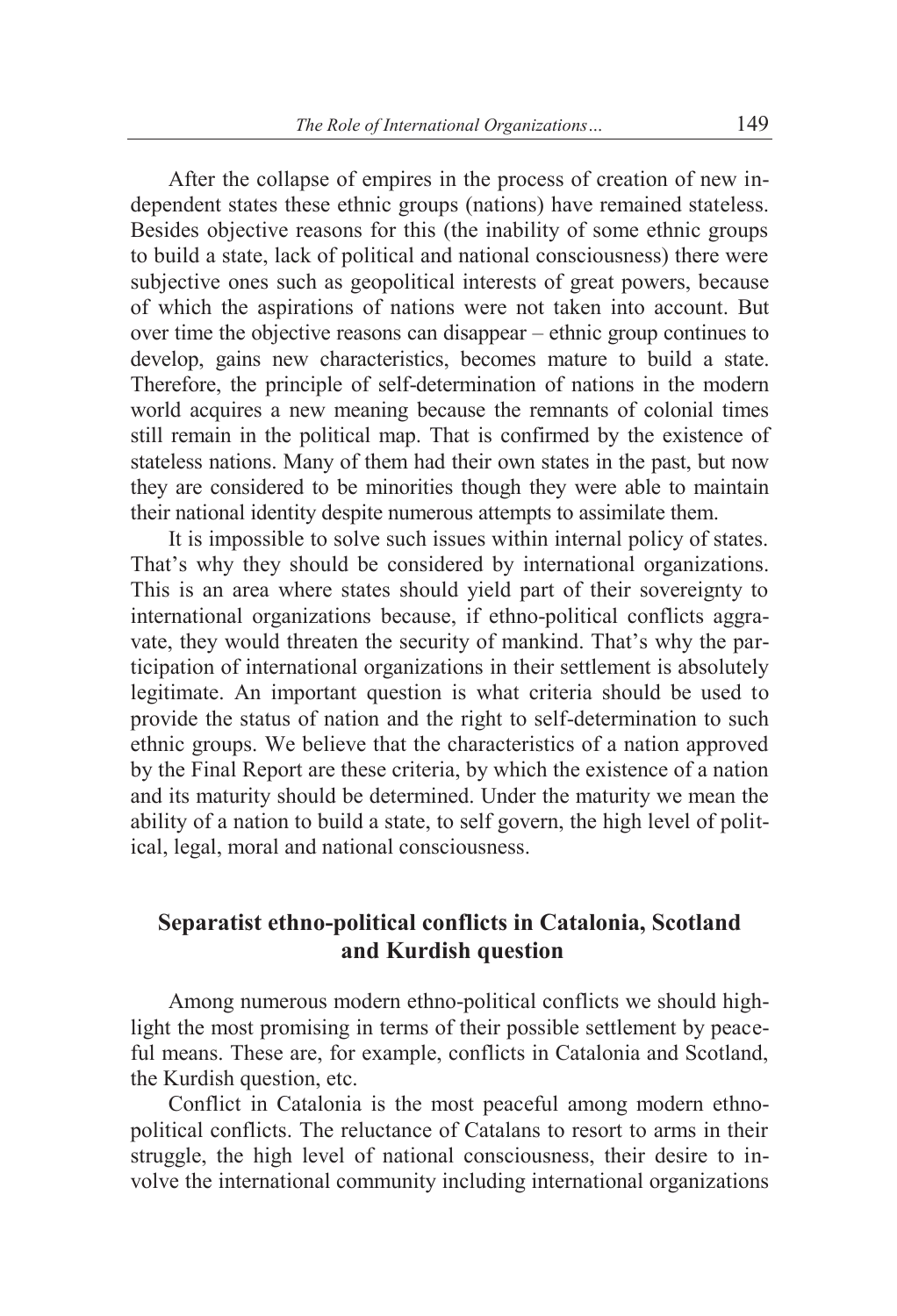in resolving the conflict are the evidences to the possibility of peaceful conflict resolution. The main reason for this conflict is the belief of most Catalans that Catalonia has its own national identity distinctive from the Spanish one (Guibernau 2009: 7). They argue that in the Middle Ages Catalans had already been a fully formed nation, and Catalonia was one of the leading countries of Mediterranean. After 1714 Catalonia had been occupied by Castilians, and the occupation regime banned the Catalan language, laws, etc.

With the adoption of a new constitution in 1978 Spain's political system was changed according to the idea of symmetrical devolution: 17 autonomous regions were created. However, according to M. Guibernau only "some of them are historically and culturally different (Catalonia, the Basque Country, Galicia) and the rest are artificially created in regions where previously was no sense of separate identity" (Guibernau 2009: 51).

This situation does not satisfy the Catalans and despite having the autonomy during a long time they want to achieve broader selfgovernment. The events in September 2012 are the evidences to this. In particular, on September 4 2012 deputies of the Catalan municipality of San Pedro de Torelo adopted the draft resolution on the "free Catalan territory" and the next day proclaimed the independence of Catalonia. The population of Catalonia and Catalan government led by Arthur Maas supported them. Among different measures offered by the deputies an important proposal was to declare international community the beginning of the process of separation from Spain and to ask for protection of international organizations.

Accoding to J. Desquens, professor of John Hopkins University, some Catalans don't support the idea of separation because they believe an independent Catalonia would not be economically viable (Desquens 2003). An important argument of secession opponents is that Spain is the main market of Catalonia. But after the secession the economic relations between them should not be destroyed because Spain is also interested in them. Another argument against secession is that in an era of fading borders and boundaries, it is not the time to build new ones. However, according to Harvard University professor A. Alesina "Trade liberalization and political separatism appear to go hand in hand" (Desquens 2003).

International organizations pay attention to separatist aspirations of Catalonia. UN Secretary General Ban Ki-moon in this relation said that "UN respect self-determination processes" (*Ban Ki-moon asks..,* 2013).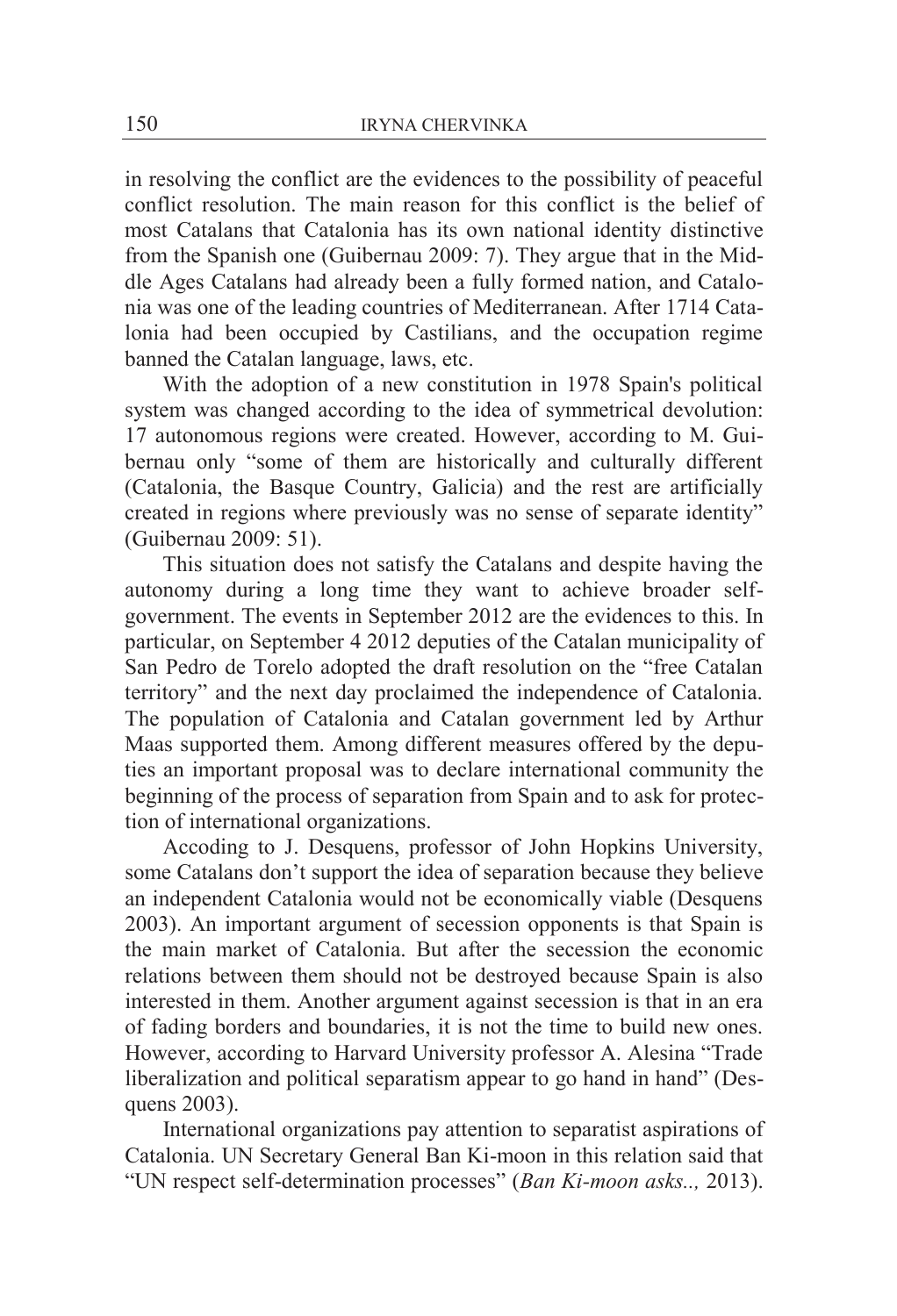The question of future membership of independent Catalonia in the EU is also discussed. Catalonia's right to become a member is recognized: there is no legal framework that stipulates that an independent Catalonia would be forced out of the European Union (*Vice President of European*.., 2012). This is an important proof of the EU's readiness to support the independence of Catalonia. Active cooperation of Catalonia with European countries significantly contributed to EU affection to Catalonia. Since 2004 Catalonia has its own representative office in Brussels. It also has the right to participate in the committees of the European Commission and demands the right to participate in meetings of the EU Council and the right of direct access to the European Court.

While the EU is committed to Catalonia Spanish government tries to enlist the support of the OSCE for its refusal to recognize the right to self-determination of Catalonia. At the meeting of OSCE foreign ministers in Dublin Spanish Foreign Minister J. Garcia-Margallo said that movements for independence threaten European security and warned them about their potential destructiveness. The Spanish government hopes that the OSCE will support its denial to recognize a referendum on independence in Catalonia (*Spanish govt seeks..,*2012).

One can predict that without the support from the international community (including international organizations) peace efforts of Catalonia to secede will remain unsuccessful because the legal system of Spain, like systems of many other states, is constructed in a way to eliminate the possibility of secession of territory, to make it impossible from a legal and practical point of view. Catalonia intended to hold a referendum on independence in 2014, but Spain's Constitutional Court has declared it illegal. The situation seems to be paradoxical because a referendum on the secession can take place only with the consent of the central government. But the latter would never agree to it because it is contrary to the state interests (separation not only violates the territorial integrity of the country, but the economic system being in deep crisis will be irreparably harmed without such an important source of revenue).

An important feature of this conflict is that radical methods have no support among Catalan nationalists. They do not consider violence to be a possible means of achieving the goal trying to secede from Spain peacefully and in a way that would satisfy all the parties unlike Basques, who used terrorism to fight for their self-determination. For the international community peaceful methods used by Catalans must be the evidence of the high level of their moral and legal consciousness and maturity of the nation. On the other hand, excluding the possibility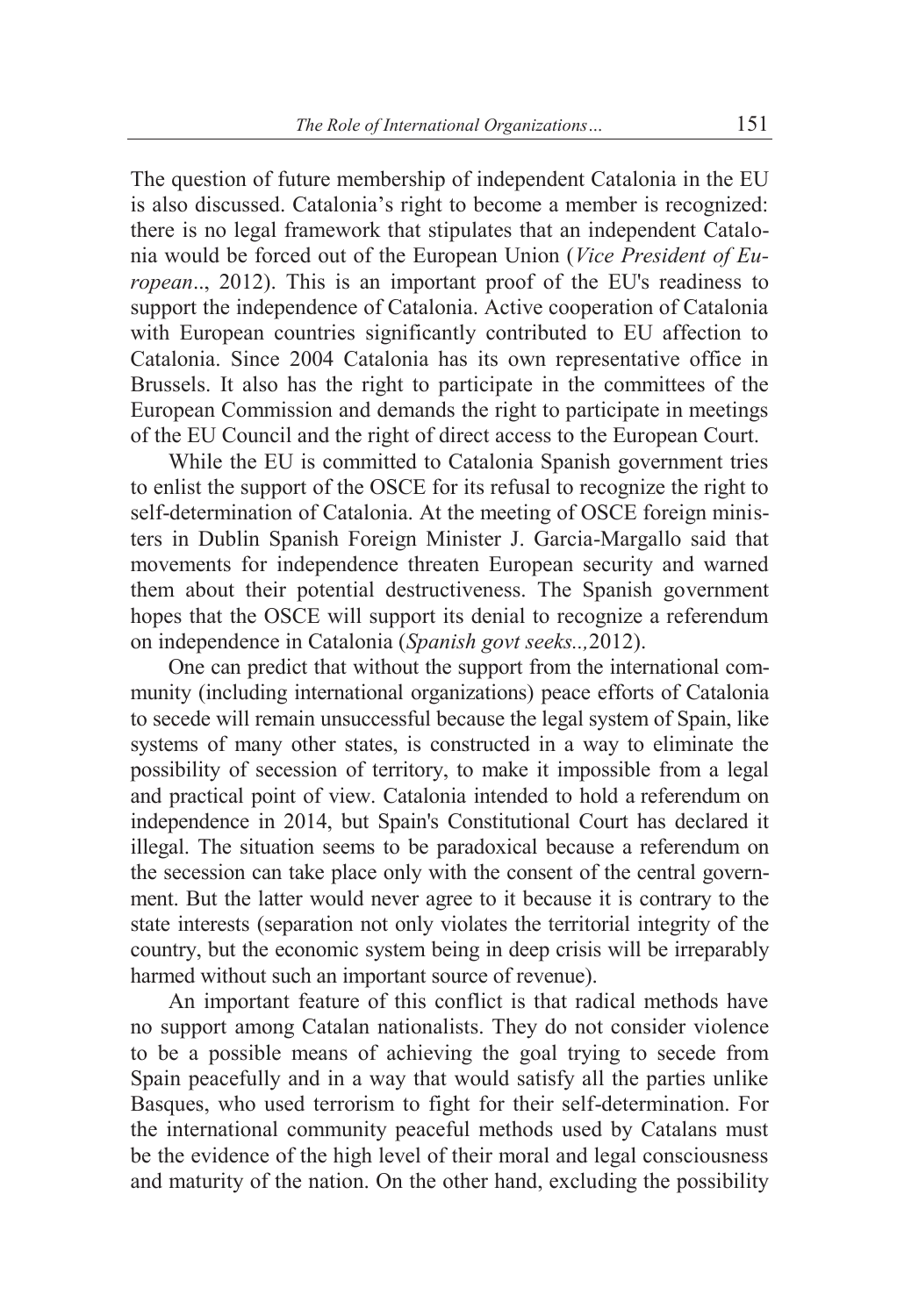of ultimatum peaceful methods may be unsuccessful that can lead to the use of more radical means. Therefore, international organizations should pay attention to peaceful demands and try to avoid further aggravation of a conflict.

We can see the similar situation in the UK. Aiming at achieving broader autonomy Scotland uses peaceful methods, tries to gain independence by political means through the activity of the Scottish National Party (SNP) and a referendum. Having not only a long history and rich culture but also a highly developed national consciousness the Scots are a completely formed nation. The history of relationships between England and Scotland is long and complex, and their union was caused by certain economic and political reasons. The fact that Scotland had been independent in the past and its association with England was made voluntarily must prove the possibility of voluntary withdrawal from the UK.

Scotland has all necessary preconditions for independence. But the most important condition would be the ability of its economy to exist and develop independently, without the assistance of England. This issue is complex and controversial. But Scotland would have the opportunity to develop its economy successfully if it could use its resources efficiently having control over the oil and gas reserves in the North Sea and a plan of economic development with the gradual transition from dependent to independent status, maintaining economic cooperation with the rest of the UK and having the prospect of membership in the EU.

Now the SNP is preparing for a referendum. In 2012 the Prime Minister D. Cameron and the leader of SNP A. Salmond signed an agreement about the conducting referendum on Scottish independence in 2014. The agreement states that only one proposal will be put to a referendum – the complete independence of Scotland, although SNP planned to put also the proposal of enhancing the autonomy. The referendum will have no binding effect. But the reaction of international organizations to its results will be important. Now SNP pays great attention to the EU and the possibility of Scotland's future membership.

This issue caused lively discussions within the EU. The Minister for European Affairs of Ireland L. Creighton said "an independent Scotland would be welcomed into the EU, but would need to apply and go through a lengthy process" (*Scottish independence*.., 2013). And, for example, a German professor R. Vaubel argues that Scotland and Catalonia must remain members of the EU after gaining independence (Vaubel 2013). Among the opponents of Scotland automatic membership in the EU is Spain due to the presence of separatist tendencies in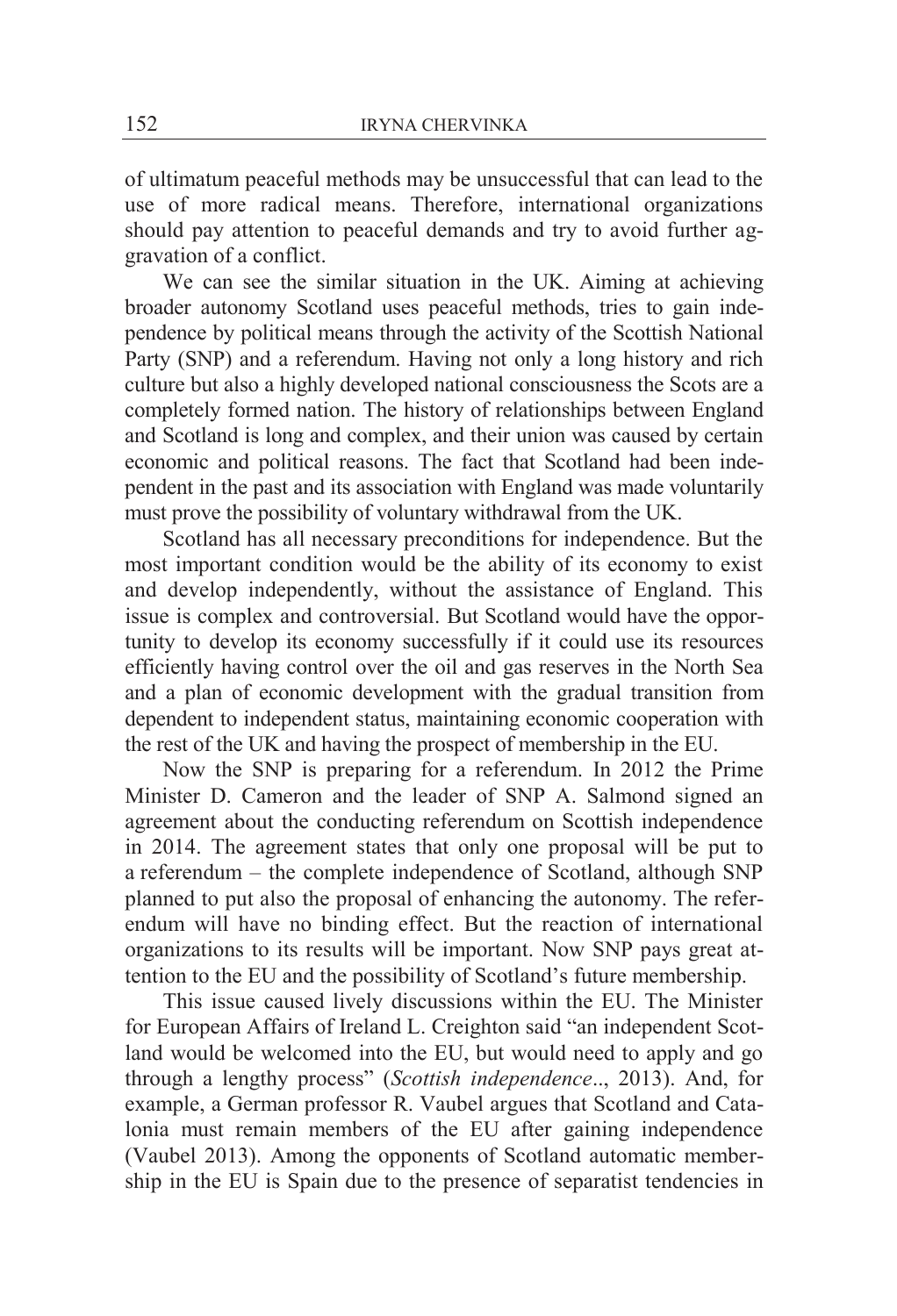its territory. The same position will obviously occupy other countries with similar problems: Greece, Slovakia, Romania, etc. However, the EU discussing the future membership of an independent Scotland is a good indicator for the latter.

As noted above, Scotland, like Catalonia, tries to gain its independence peacefully. The idea of independence is supported only by the part of population of Scotland. But growing popularity of SNP is an evidence of the significant strengthening of national movement in the country. It's important that having the example of their neighbors, the Irish, Scotland does not use their methods including terrorism. At present it is difficult to say what results the Scottish nationalist movement will achieve and how long it takes to gain independence or broader autonomy. But it is important that, if Scotland gains independence (or autonomy broad enough to meet the demands of nationalists) peacefully, it will become an example for stateless nations, and they may move their struggle from the battlefield to political sphere. However, such precedents don't meet the interests of states whose territory is a potential area for future independent states. That's why such issues should fall within the competence of international organizations. This would enable objective decision making for their settlement.

As for precedents, they already exist, for example, Kosovo. At present among the EU member states only five countries haven't recognized Kosovo's independence: Spain, Slovakia, Romania, Greece and Cyprus because of separatist tendencies in their territories. At overcoming this split was aimed, in particular, the European Parliament resolution 2012/2867 trying to encourage "the rest of the five member states to begin the process of recognizing Kosovo" (European Parliament resolution, 2012). UN can not approve a common position on Kosovo's independence because two of five permanent members of the Security Council – Russia and China – refuse to recognize it. Organization of Islamic Cooperation recognizes the independence of Kosovo. NATO's goal is to help build a stable, democratic, multi-ethnic and peaceful Kosovo. The self-proclaimed Republic of Kosovo is recognized by many states of the world. But the U.S. government and other countries say that the situation in Kosovo is unique in order to negate the value of an independent Kosovo as a precedent.

An interesting example of the participation of international organizations in the ethno-political conflicts settlement is the impact of the European integration of Turkey on the resolution of the Kurdish issue. In general, Turkey has some difficulties with the implementation of the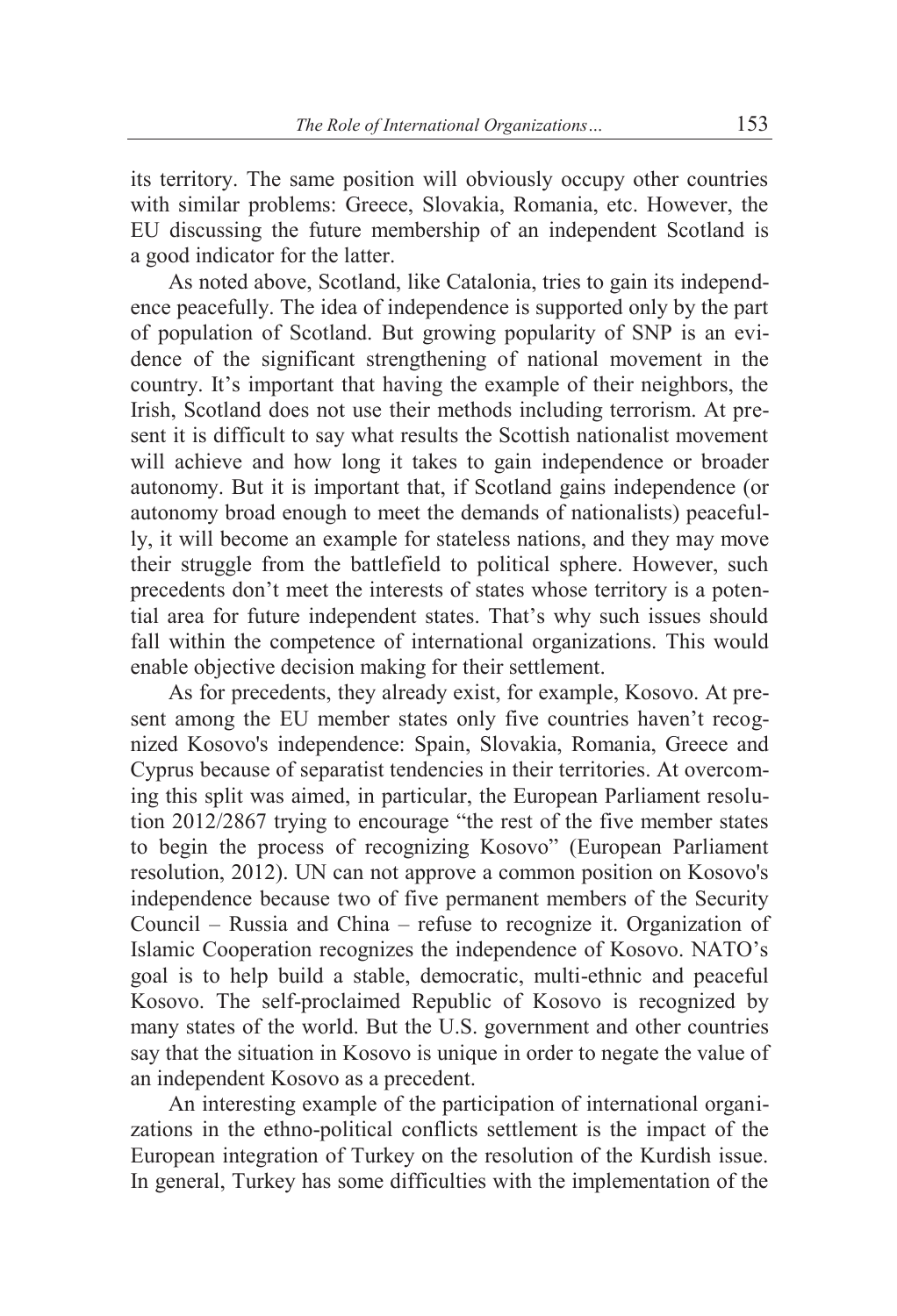European vector of its foreign policy due to several factors. Among them the need for political democratization including the protection of the rights of minorities occupies a prominent place. And delaying the process of Turkey's accession to the EU may have unexpected effect: while Turkish government tries to meet the requirements of the EU dissatisfaction of the European community with the prospect of Turkey's accession may lead to a decrease in the popularity of the idea of European integration among the people of Turkey. These trends are seen even now: in 2012only 17 % of Turkish population support Turkey's accession to the EU while in 2011 their share was 34% (Idiz 2012).

The EU requirements concerning the Kurdish issue resolution, in particular, granting Kurds the right to freely speak their own language and respect for their national and cultural identity are important in the context of political democratization. For a long time Kurds in Turkey were subjected to repression and persecution, and even the existence of the Kurdish people was denied. However, all actions aimed at destroying the national identity of Kurds were in vain thanks to several factors: the large number of Kurds; compact accommodation within their ethnic territory – Kurdistan; cultural and religious values, Kurdish language contributing to the high level of national consciousness, awareness of their belonging to a separate nation; resources, which could be material basis for the future state (Kurdistan is rich in deposits of oil, other mineral resources and significant water resources). Naturally, the last factor is an important reason for Turkey's unwilling to meet the demands of Kurds.

There are several factors complicating the resolution of the Kurdish problem. Firstly, the territory of Kurdistan belongs to four states. Iraqi Kurds are now in the best conditions, and not because of the loyalty of Iraqi government, but rather because of its aggressiveness leading to the change of the political system of Iraq including the establishment of Kurdish autonomy. Kurds in Iran have no such rights and suffer religious oppression. In Syria Kurds also suffer persecution and discrimination. It should be noted that regional organizations don't make enough efforts to solve Kurdish issue. The positions of the Arab League and the OIC on the Kurdish problem aren't active. OIC made attempts to examine the situation of ethnic minorities in member states including the persecution of Kurds in Syria. But they were unsuccessful and its activity in this area was subjected to criticism.

At present Turkey's European aspirations contribute to the settlement of the Kurdish problem. The first steps towards compliance with the EU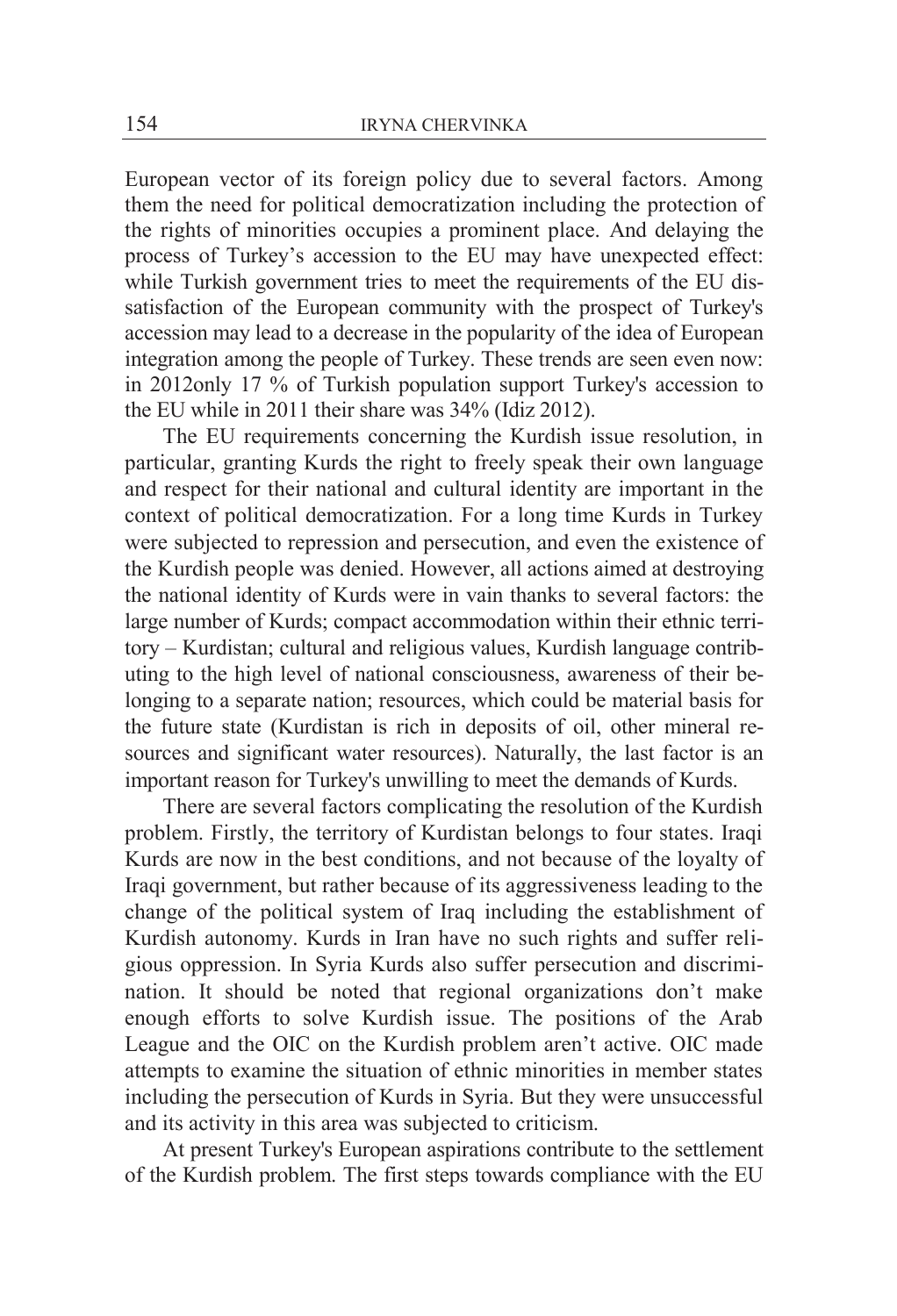requirement to resolve the Kurdish issue were taken after moderate Islamist party had come to power in Turkey in 2002: a special plan to settle the Kurdish problem – the "Demokratik Açılım" – was prepared.

We believe that a peaceful solution to the Kurdish issue is possible in the nearest future. The fact that most of the Kurdish people in Turkey do not require independence and only want recognition of Kurdish identity, adherence to their rights and prevention of persecution, repression and forced assimilation of the Kurdish people can affect positively on this.

Thus, the participation of international organizations in resolving these conflicts is insufficient. Today they use actively such mechanisms as minority rights regimes or different resolutions, statements, and rarely – territorial arrangements. Inefficiency of international organizations' activities in this area is caused by the fact that such conflicts are considered to be internal problems of states while in modern international realities they aren't.

### **Conclusions**

So being extremely difficult and dangerous phenomena separatist ethno-political conflicts get controversial assessments of researchers. However, an urgent need for their solution is beyond doubt. We believe that in the current circumstances there is the need for rethinking the idea of self-determination of nations and a detailed study of the possibility of such conflicts settlement by meeting the requirements of stateless nations. And maintaining the existing status quo by force can cause more dangerous consequences.

Separatist ethnopolitical conflicts are difficult to resolve. Of course, the peaceful means of dispute resolution (negotiation, mediation, good offices) may be used by international organizations at certain stages of the settlement in order to establish dialogue and resolve some contradictions. And in the case of military confrontation threatening peace and security international organizations may use peacekeeping operations. Mechanism of minority rights regimes can protect ethnic groups from discrimination and ensure respect for their rights and identity. Power-sharing can enable their participation in political life and decision-making. However, these means are not able to resolve the main contradiction that caused the conflict – the desire for selfdetermination and even secession of one party, the implementation of which is contrary to the interests of another. Therefore, territorial ar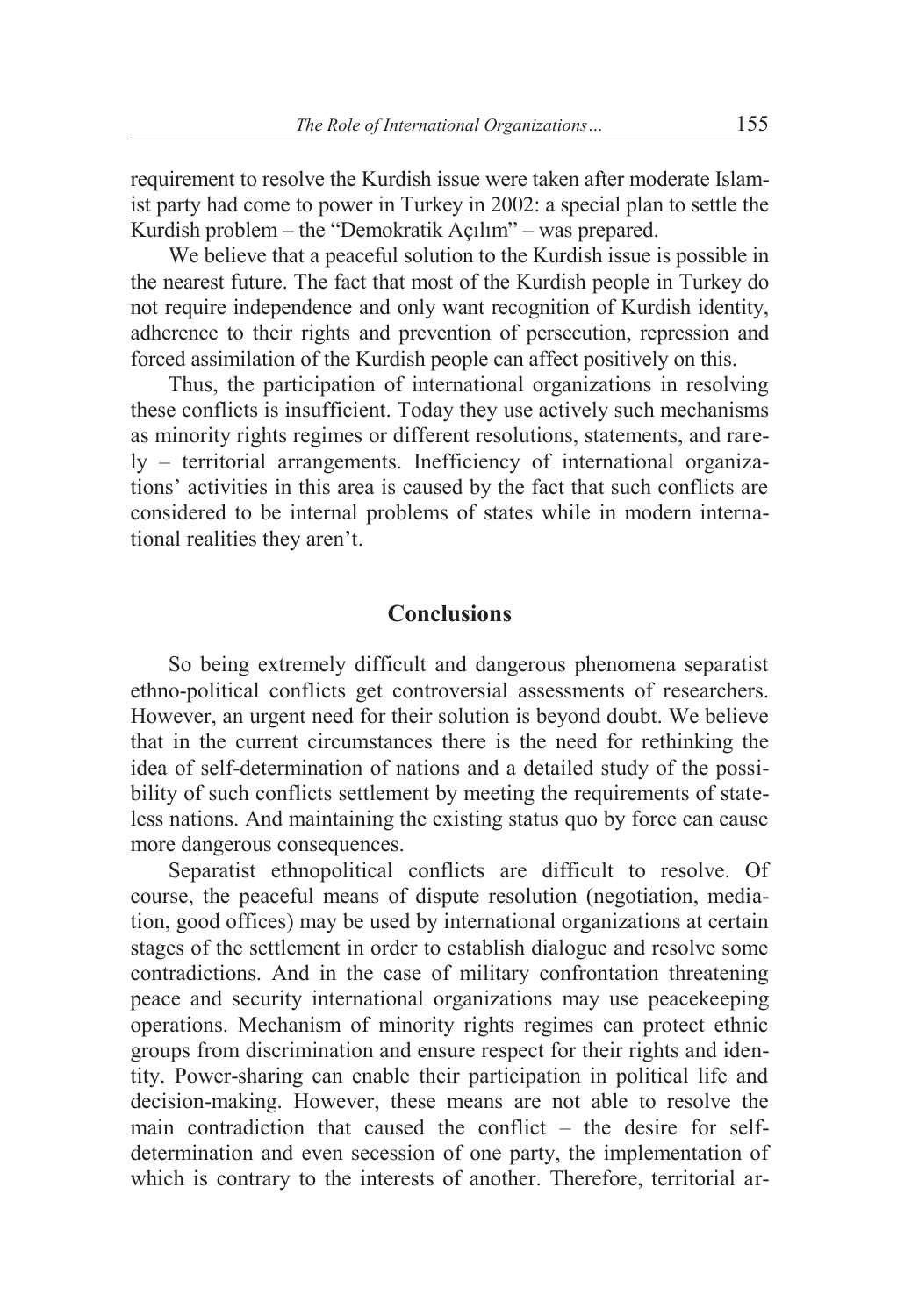rangements are the most applicable for the effective resolution of separatist ethno-policial conflicts.

Usually the main argument of critics of territorial mechanisms is that their use may be dangerous for the territorial integrity of a state. However, territorial mechanisms include not only autonomy, federation or other kind of territorial self-government within the state but also external territorial arrangements. S. Wolff considers external territorial selfgovernance (independence or unification with another state), and U. Schneckener explores secession and dissolution. And they do not consider such mechanisms less acceptable. For example, S. Wolff believes that external self-determination claims threaten the political boundaries of the state, but they do not challenge, and in some cases may even reinforce, the traditional nationalist pursuit of "one state – one nation" (Wolff 2010: 4.). Our analysis of the right of nations to self-determination demonstrates that denial of implementation of this right by secessionist a violation of human rights. And the creation of new independent states by stateless nations doesn't contradict the principle of territorial integrity.

In general, territorial arrangements could be most effective in separatist ethno-political conflicts settlement, but today they are used not so often. Usually states don't support their use or offer insufficient level of self-government. Therefore, participation of international organizations in such conflicts settlement is necessary. They are objective, can choose an unbiased approach to problem solving and suggest the most suitable territorial mechanism. There are also two important points – the need of expanding the binding decisions of international organizations (binding resolutions, adjudications etc.) and a combination of different mechanisms that will enhance their effectiveness.

International organizations in such cases are the only stateless nations' hope and possibility to gain independence peacefully, that's why it's necessary to expand their competence in resolving such issues. Today international organizations do not have supranational functions. Having derivative legal personality they can usually make recommendations and can't force the state to act in a certain way. This means that the activity of international organizations is effective only where it coincides with the interests of the great powers. In today's conditions of increasing globalization processes and reducing the role of the state when global issues and global society go to the fore international organizations should have a much broader competence in order to act effectively in the interests of the global community. And their powers, par-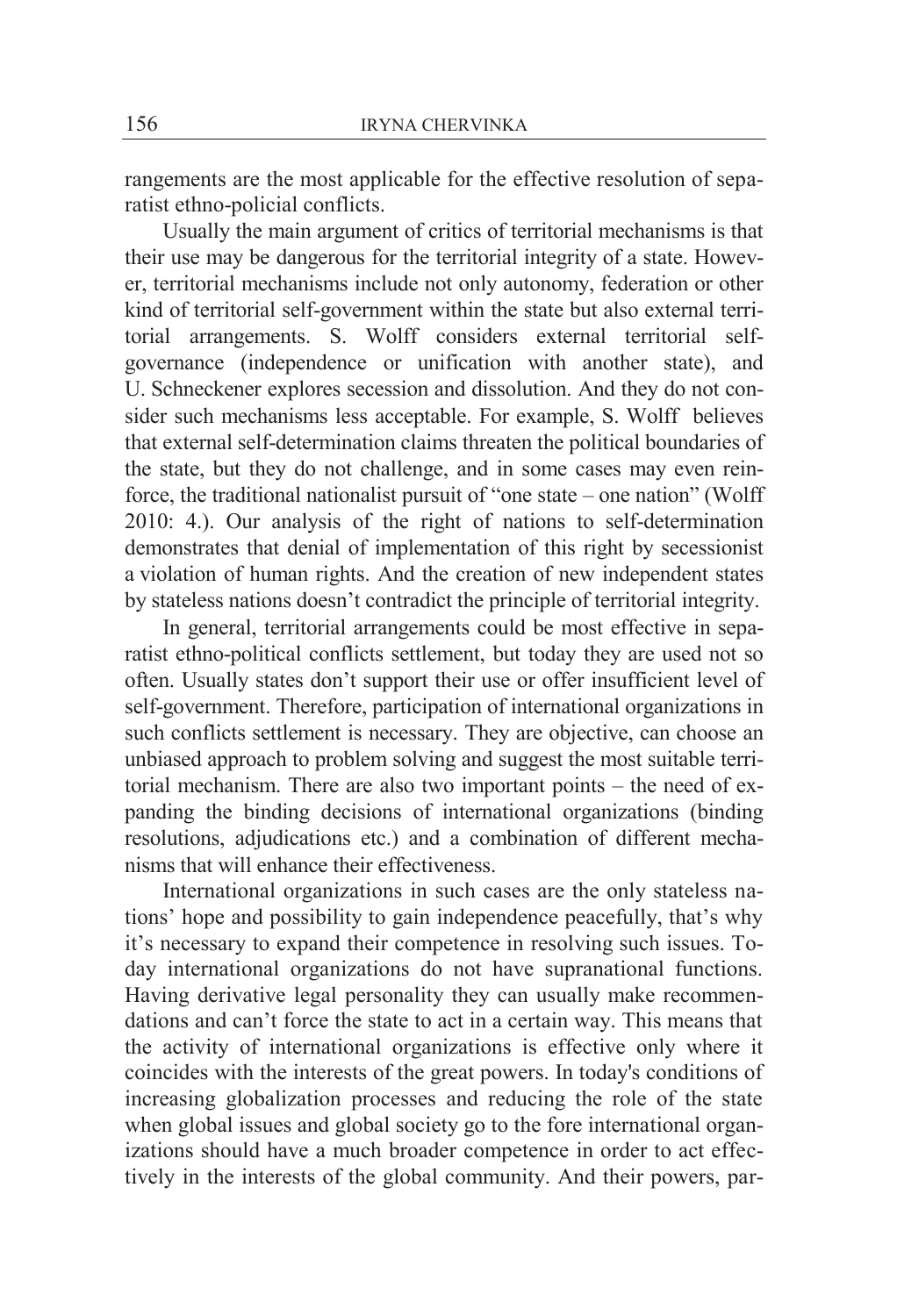ticularly in ethnopolitical conflicts settlement including those of separatist character, should be extended.

This does not mean that there is no need in the nation state, and national culture should be displaced by cosmopolitan culture. On the contrary, today national identity, language and culture need protection more than ever. However, separatist ethno-political conflicts, as usual, arise in multi-ethnic states where it is difficult to build a nation-state in its classical sense. The process of expanding the autonomy of stateless nations or gaining their independence is in line with the idea of a nation-state and doesn't contradict it. For example, writing about ethnic groups mobilizing under the banner of nationalism after suffering persecution from ethnic majority within states A. Smith noted that such a kind of national mobilization not only breaks the old empires and nation-states but also creates more new nation-states, each of which is based on one dominant ethnic group (Smith 2002: 96).

Experience shows that the nation is able to withstand considerable pressure and persecution, and efforts aiming at destroying national identity often become useless. It confirms the incredible ability of national identity to survive. And to hold few national identities within a single state by force is to provoke confrontation and conflict. Such a policy is contrary to universal values and human rights and does not meet demands of modern times.

# **Bibliography**

*Ban Ki-moon asks for talks regarding Catalonia's self-determination claims*, Catalan News Agency's site, http://www.catalannewsagency.com/component/finder /search?q=Ban+Kimoon+asks+for+talks+regarding+ Catalonia%27s (20.12.2013).

Charter of the United Nations, 1945.

Declaration on Principles of International Law concerning Friendly Relations and Cooperation among States, 1970.

Declaration on the Granting of Independence to Colonial Countries and Peoples, 1960.

Desquens J. 2003, *Europe's Stateless Nations in the Era of Globalization. The Case for Catalonia's Secession from Spain*, The Bologna Center Journal of International Affairs, Site of Johns Hopkins University, http://www.jhubc.it/bcjournal/articles/ desquens.cfm.

Dinh N.Q., Daillier P., Pellet A., 1988, *Droit international public*, Paris, LGDJ, 1189 p.

- European Parliament resolution on the European integration process of Kosovo (2012/2867(RSP)).
- Final report and recommendations of the International Meeting of Experts on further study of the concept of the rights of peoples, 1989.